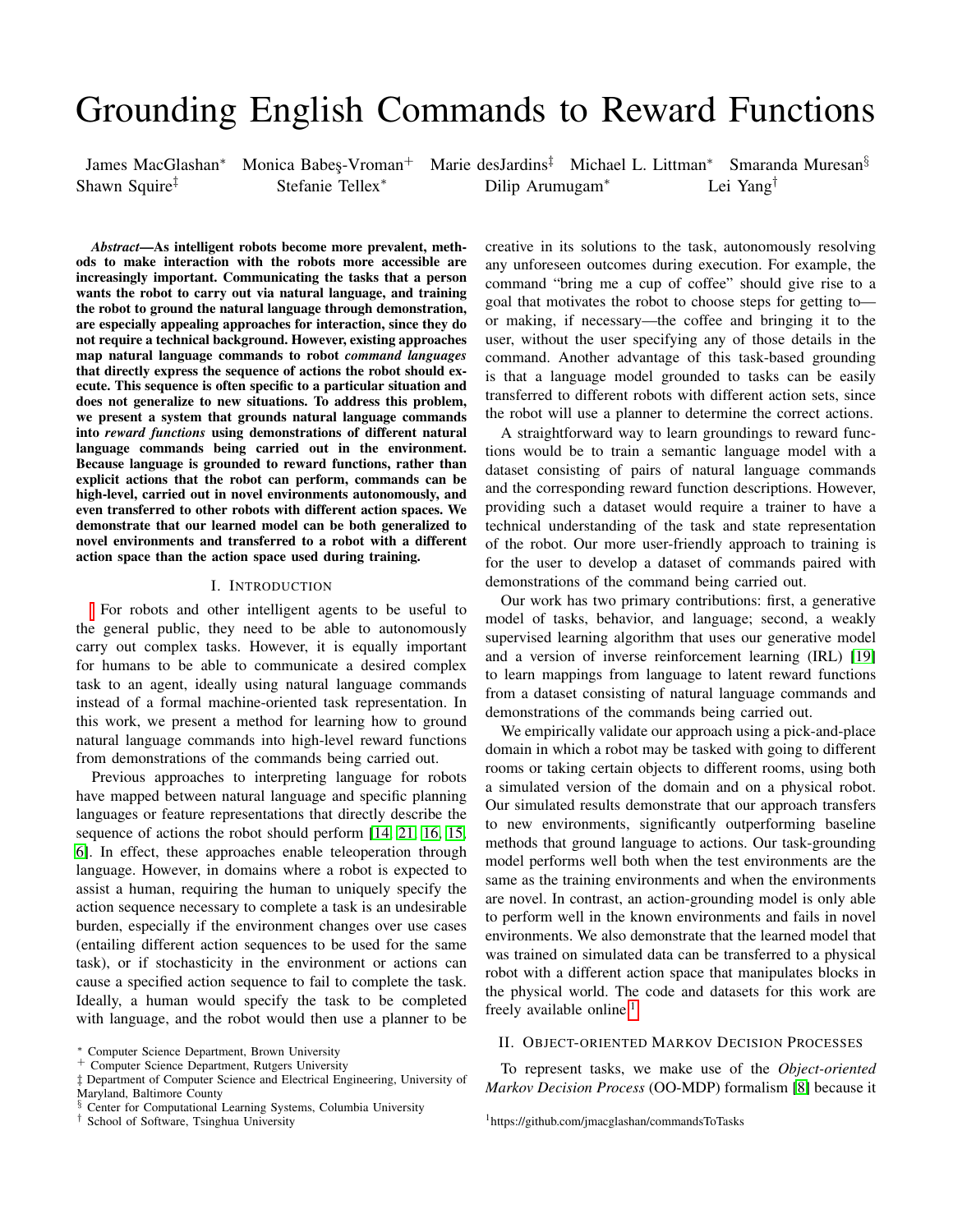is well suited to represent object-based knowledge for planning under uncertainty that can transfer across different environments. OO-MDPs extend the conventional MDP formalism by providing a rich factored state representation that describes the objects in the environment.

MDPs are defined by a five-tuple:  $(S, \mathcal{A}, \mathcal{T}, \mathcal{R}, \mathcal{F})$ , where  $S$  is a set of states of the world;  $A$  is a set of actions that the agent can take;  $T$  describes the transition dynamics, which specify the probability of the agent transitioning to each state given the current state and the action taken;  $R$  is a function specifying the reward received by the agent for each transition; and  $\mathcal F$  is a set of terminal states that cause action to cease once reached. The goal of planning in an MDP is to find a *policy*—a mapping from states to actions—that maximizes the expected discounted cumulative reward.

An OO-MDP extends the classic MDP formalism by including a set of *object classes*, each defined by a set of attributes, and a set of *propositional functions* whose parameters are typed to object classes. A state in an OO-MDP is a set of objects, where each object belongs to one of the possible object classes; each object has its own state, which is represented as a value assignment to the attributes of its associated object class. The propositional functions defined in the OO-MDP are functions of the object states being evaluated. For example, consider a blocks world in which block objects are defined by their position in the world. The propositional function evaluation on $(b_1, b_2)$ , where  $b_1$  and  $b_2$  are block objects in a state, returns true when the position of  $b_1$  is adjacent and above the position of  $b_2$  and false otherwise.

The propositional functions enable an OO-MDP to provide high-level symbolic information about states that are inherently non-symbolic (e.g., spatial or continuous), which are often needed in robotics domains. Because OO-MDP states are defined by a set of objects, different states in the same OO-MDP can also represent different environments by changing which objects are present. Since propositional functions operate on objects, the propositional functions generalize across environments. In this work, we use OO-MDP propositional functions to define abstract task definitions, which enables environment-independent symbolic tasks useful for language grounding to be defined for a variety of different kinds of state spaces that may not be symbolic themselves.

## III. EXECUTION AND LEARNING

<span id="page-1-1"></span>In this section, we describe the overall execution and learning process of our approach. In the next section, we will detail our generative model of tasks, behavior, and language that enables these processes. As a running example, consider the initial state of our *Cleanup World* domain shown in Figure [1.](#page-1-0) Cleanup World (inspired by Sokoban [\[12\]](#page-8-7)) is a 2D grid world of various rooms connected by open doors. Rooms can also contain "blocks" that can be moved around. The robot moves using north-south-east-west actions. Moving into a location containing a block causes the block to move in the direction the robot is moving. If a wall or other item is in its immediate path, neither the

<span id="page-1-0"></span>

Fig. 1: An example three-room layout with two chair objects. The object references for the red (lower), green (upper left), and blue (upper right) rooms are  $r_1, r_2$ , and  $r_3$ , respectively. The references for the yellow (upper) and blue (lower) chair are  $o_1$  and  $o_2$ .

robot nor the block moves. Cleanup World is represented as an OO-MDP consisting of four object classes: ROBOT, BLOCK, ROOM, and DOORWAY. The propositional functions defined for the OO-MDP include robotInRoom(ROBOT, ROOM), and blockInRoom(BLOCK, ROOM), as well as propositional functions to indicate the color and type of rooms and blocks (e.g., roomIsRed(ROOM), blockIsChair(BLOCK)).

Figure [2a](#page-2-0) shows a flow chart of the *execution process*. To illustrate the steps of this process, consider the command "take the yellow chair to the red room" being given in the state shown in Figure [1.](#page-1-0) Using Bayesian inference with the learned model, the most likely task for the given command and the state shown in Figure [2a](#page-2-0) is the goal condition blockInRoom $(o_1, r_1)$ , because the command uses words for taking an object to a location, and because the selected objects satisfy the properties roomIsRed( $r_1$ )∧blockIsYellow( $o_1$ )∧ blockIsChair $(o_1)$ , which would have a high probability of generating the English words in the command. Once the most likely task has been inferred, a standard plan and control problem is instantiated, in which the robot uses a planning algorithm to generate a policy and follows the policy in a closed loop fashion.<sup>[2](#page-0-0)</sup> In this case, planning would produce a policy that generates the action sequence  $SSSEE\ EENNW NNESSS$ , where  $N, S, E, W$  stand for north, south, east, and west, respectively. Our approach is independent of the planning algorithm: it can use any "off-theshelf" planning algorithm appropriate for the domain, allowing our approach to apply to a large variety of robotics domains as long as enough of the state is observable to perform task grounding.

Figure [2b](#page-2-0) shows a flow chart of the *learning process* for taking a dataset of demonstrations paired with commands and learning the parameters of a language model that ground language to latent task descriptions. Learning requires the set of OO-MDP propositional functions to which the language is

<sup>&</sup>lt;sup>2</sup>The policy does not have to be complete and can optionally use replanning.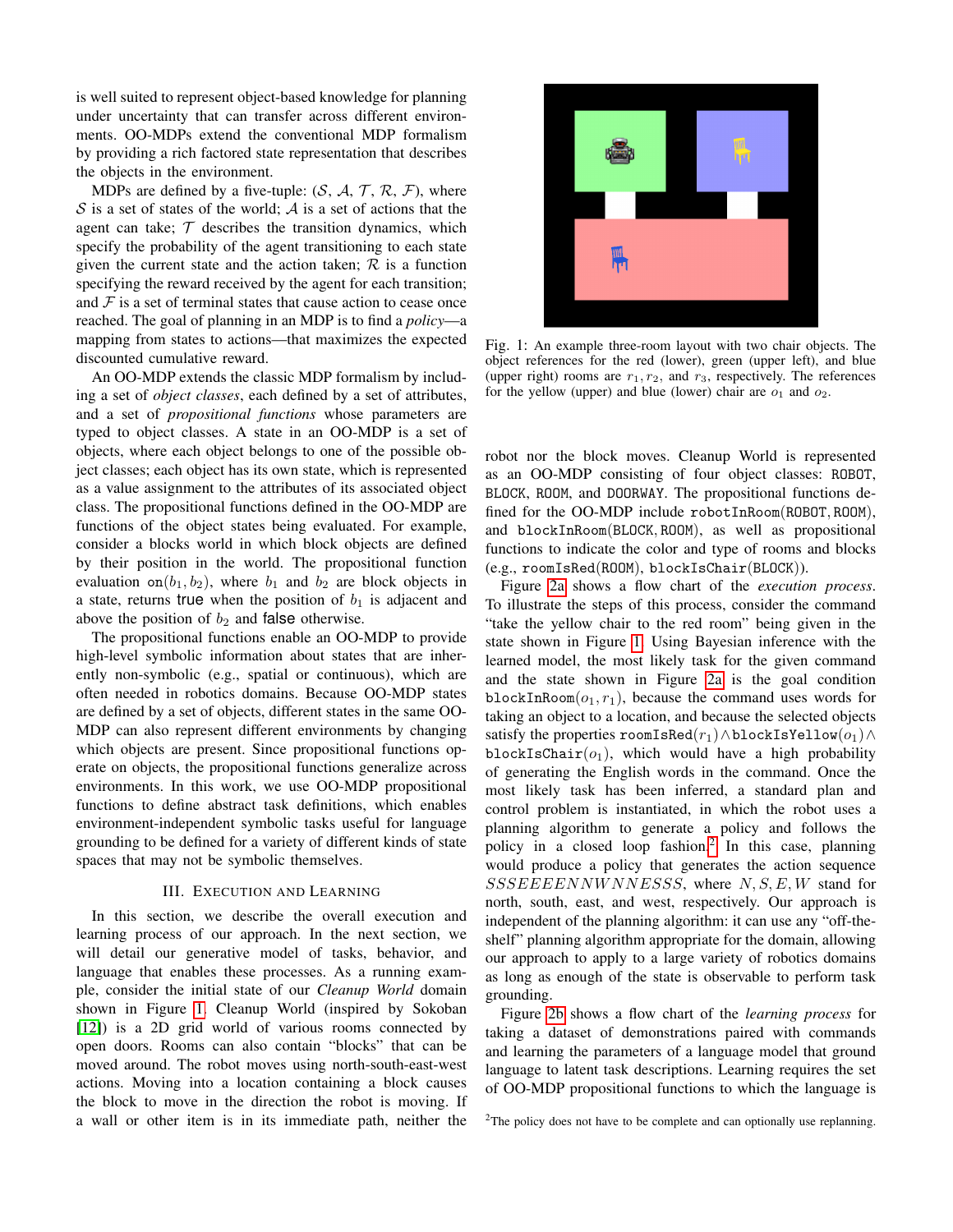<span id="page-2-0"></span>

(b) A flow chart of the training process.

Fig. 2: Flow charts for command execution and learning.

grounded to be known in advance, but it does not require the words in the natural language command to be known in advance. Consider the previous command "take the yellow chair to the red room" and the previously described action sequence in the role of a command-demonstration training instance. From the demonstration, inverse reinforcement learning (IRL) infers the probability that each possible task in the environment of the demonstration was the task being completed by the demonstration. The task with the goal blockInRoom $(o_1, r_1)$ will have a very high probability compared to other tasks. This task has many possible descriptions based on the properties of the objects  $o_1$  and  $o_2$  to which language could be grounded. In particular, one such task description is blockInRoom $(o_1, r_1) \wedge$  $\texttt{roomIsRed}(r_1) \wedge \texttt{blockIsValow}(o_1) \wedge \texttt{blockIsChain}(o_1).$ The set of all possible task descriptions for all tasks, weighted by the probability of their task being the intended one, form a set of weakly supervised labels for the training command and are used with a weakly supervised learning algorithm to train the language model parameters.

Our approach can easily incorporate different language models. We investigate two language models—a bag-of-words (BoW) mixture model and IBM Model 2 (IBM2) used in statistical machine translation [\[4,](#page-8-8) [5\]](#page-8-9)—and use expectation maximization [\[7\]](#page-8-10) for training them with the weakly labeled commands. While other language models that incorporate grammatical knowledge might yield better performance and robustness, an advantage of these grammar-free models is that they do not require any additional corpus training and can be used with our task and behavior model as is.

For the command execution process (Figure [2a\)](#page-2-0), the most demanding step is the planning, which will increase in complexity as the environment becomes more complex. However, since different planning algorithms may be used, this approach will scale to more complex environments as planning algorithms scale. The semantic parsing step (i.e., mapping from a command to a task via inference on a trained model) is fast because the set of semantic interpretations is small (much

<span id="page-2-1"></span>

Fig. 3: The generative task model, with arrows indicating conditional dependencies.  $S$  is the current state and is an input to the model.  $L$ is the lifted task;  $T$  is the grounded task;  $B$  is the behavior of the robot; and  $C$  is the object-binding constraints. The language model is a parameter of our overall generative model.

smaller than the space of a natural language).

The weakly supervised language model learning in our training process (Figure [2b\)](#page-2-0) is also fast using the expectation maximization algorithm [\[7\]](#page-8-10) (see Section [V-C\)](#page-4-0). The primary computational cost lies in performing IRL for each demonstration. In our framework, performing IRL on a demonstration requires planning for all the finite possible tasks in the environment. As with command execution, the cost of planning for a task will scale to more complex environments as planning algorithms scale. In our tests, the number of possible tasks in the environment was not prohibitive. In domains with a very large number of tasks per environment, approximate inference or a scaffolding procedure in which the trainer iteratively trains the robot with simple environments may be beneficial. We leave this investigation for future work.

## IV. THE GENERATIVE MODEL

Our generative model of tasks, behavior, and language used for learning and command execution is shown in Figure [3.](#page-2-1) It consists of an input initial state  $(S)$ , a set of lifted tasks  $(L)$ , a set of grounded tasks  $(T)$ , a set of object-binding constraints  $(C)$ , a set of behavior demonstrations/trajectories  $(B)$ , and a language model that produces natural language commands and is dependent on the lifted task and binding constraints. A lifted task specifies the kinds of problems the robot can solve; a grounded task binds a lifted task to specific objects in the world; object-binding constraints specify properties about the bound objects; and a behavior trajectory is a sequence of states and actions.

# *A. Lifted Tasks*

The set of possible lifted task definitions is provided by a designer and represents the kinds of tasks the robot could conceivably carry out in an environment. Specifically, each lifted task is a factored reward function defined as a logical expression of OO-MDP propositional functions with the parameters of the propositional functions set to free variables. In our example environment (Figure [1\)](#page-1-0), a reward function for the task of taking a "block" object (e.g., chair) to a room is:

<span id="page-2-2"></span>
$$
\mathcal{R}(s, a, s') = \begin{cases} 1 & \text{if blockInRoom}^{s'}(?o, ?r) \\ 0 & \text{otherwise} \end{cases}, \qquad (1)
$$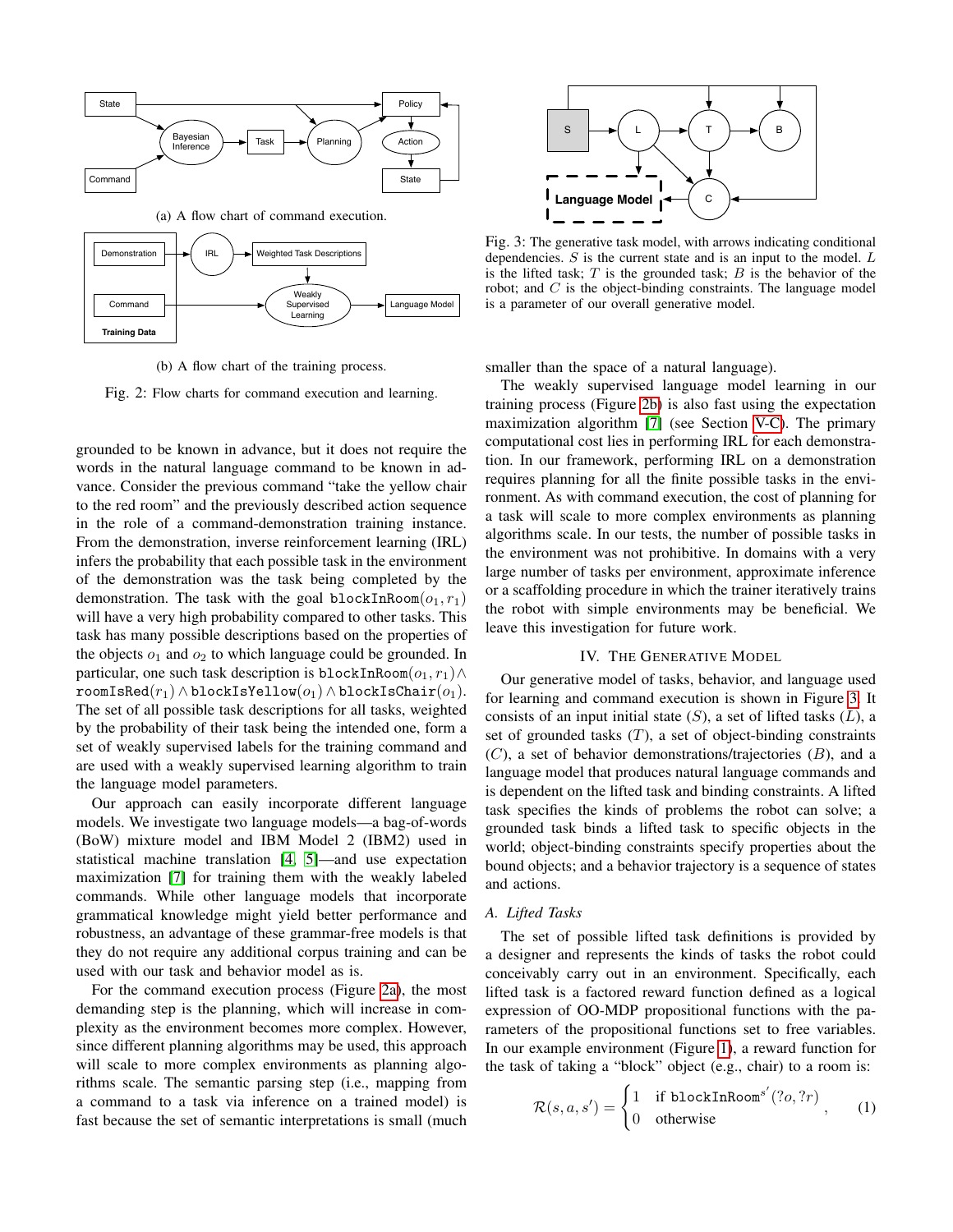where  $s'$  is the outcome state for the robot after taking action  $a$ in state s, blockInRoom<sup>s'</sup> is a propositional function evaluated in state  $s'$ , ?o is a free variable that can be grounded to any movable block object in the environment, and  $?r$  is a free variable that can be grounded to any room in the environment. If a task is goal directed, then the reward function will also be paired with a similar set of termination conditions.

The prior probability distribution on the set of lifted tasks is assumed to be uniform over the set of lifted tasks that are *permissible* in an input state. A lifted task is permissible in an input state if there exists at least one object of each object class required by the free variables in the lifted task. For example, if the input state has no block objects present, then Lifted Task [\(1\)](#page-2-2) is *not* permissible in the state.

#### *B. Grounded Tasks*

A grounded task  $(T)$  is dependent on the lifted task and input state and is an assignment of objects in the input state to each of the free variables in the lifted task. For example, given the input state shown in Figure [1,](#page-1-0) an object assignment to Lifted Task [1](#page-2-2) that represents the task of the robot taking the yellow chair to the red room is ? $o := o_1$  and ? $r := r_1$ . The probability distribution of grounded tasks is uniform over the set of possible variable assignments for the lifted task. In goal-directed tasks, only tasks that are not satisfied in the initial state are considered. Because our task model starts with lifted tasks that are defined with free variables and then finds all possible groundings in the current input state, it generalizes to environments with any number of objects present.

## *C. Object-Binding Constraints*

If language was only dependent on the lifted task, it would be impossible for the robot to determine which of the possible grounded tasks for an input state was the intended task from a command. Object-binding constraints  $(C)$  are logical expressions that extend a lifted task and on which language is dependent, enabling the robot to resolve grounding ambiguity. For example, the command "take the yellow chair to the red room" indicates that a grounding for Lifted Task [1](#page-2-2) should satisfy the constraints isYellow(?o)  $\land$  isRed(?r).

The probability distribution of object constraints given a grounded task, lifted task, and input state is uniform across the set of possible conjunctions of propositional functions that are true in the input state for the given variable assignments in the grounded task. For example, if  $\partial$  is assigned to  $o_1$  in the grounded task, is Yellow $(?o)$ , is a possible constraint since it is true in the initial state for  $o_1$ , but isBlue(?*o*) is not.

#### *D. Behavior*

A *behavior trajectory* is a sequence of state–action pairs that the robot can experience from an input state and is conditionally dependent on the grounded task and input state. The conditional probability of the behavior, given the task, is formulated by treating each action selection in each state of the trajectory as an independent event and by defining the action-selection probability distribution as a noisy version of the policy computed by an "off-the-shelf" planning algorithm. Following maximum likelihood inverse reinforcement learning [\[1\]](#page-7-0), we use a Boltzmann distribution over the optimal Qvalues as the noisy policy. The probability of any behavior trajectory  $b$  (of length  $N$ ) given task  $t$  is defined as:

$$
\Pr(b|t) = \prod_{i}^{N} \pi_t(s_i, a_i),\tag{2}
$$

where  $(s_i, a_i)$  is the *i*th state–action pair in behavior trajectory b and  $\pi_t(s_i, a_i)$  is the noisy policy distribution under task t (the probability of taking action  $a_i$  in state  $s_i$ ).

For goal-directed tasks, we add a virtual "terminate" action to the MDP that must be executed to actually terminate the task; this virtual terminate action is added to the end of observed trajectories. The inclusion of a terminating action more strongly differentiates between tasks where the optimal trajectory for one task is a subsequence of the optimal trajectory for another. For example, an optimal trajectory for going to the red room is a subsequence of an optimal trajectory for going to the blue room (in Figure [1\)](#page-1-0), but since it is not expected for the robot to terminate in the red room if the task is to go the blue room, terminating in the red room makes it more likely for the trajectory to be generated by a "go to the red room" task.

#### V. LANGUAGE MODELS

We investigated two grammar-free language models for use with our task model: a BoW model and IBM Model 2.

# *A. Bag-of-Words*

In the bag-of-words (BoW) model, commands are treated as an unordered bag of words generated from a mixture model of semantic components, similar to previous topic modeling approaches [\[17\]](#page-8-11). The semantic components, given a lifted task and object-binding constraints, include (1) the set of propositional function names included in the task and bindingconstraint expressions, (2) the object class names of the arguments of the propositional functions, and (3) a constant symbol  $(\#)$  that acts as a catchall for words not explicitly related to a semantic component. For example, Lifted Task [1](#page-2-2) coupled with the constraint is Red $(?r)$  would have the semantic components blockInRoom, isRed, BLOCK, ROOM, and  $#$ . The probability that any semantic component is selected to generate a word is proportional to its frequency of appearance in the task and binding-constraint expressions.

The parameters of the BoW model are the conditional probabilities that any word will be generated from a given semantic component. Therefore, the probability of a command  $(e)$  given a lifted task  $(l)$  and object-binding constraints  $(c)$  is

$$
Pr(e|l, c) = \prod_{w \in e} \left[ \sum_{v} Pr(v|l, c) \theta_{vw} \right]^{K(w, e)}, \quad (3)
$$

where  $\theta_{vw}$  is a parameter specifying the conditional probability that the natural language word  $w$  is generated given semantic component v, and  $K(w, e)$  is the number of times that word  $w$  appears in command  $e$ .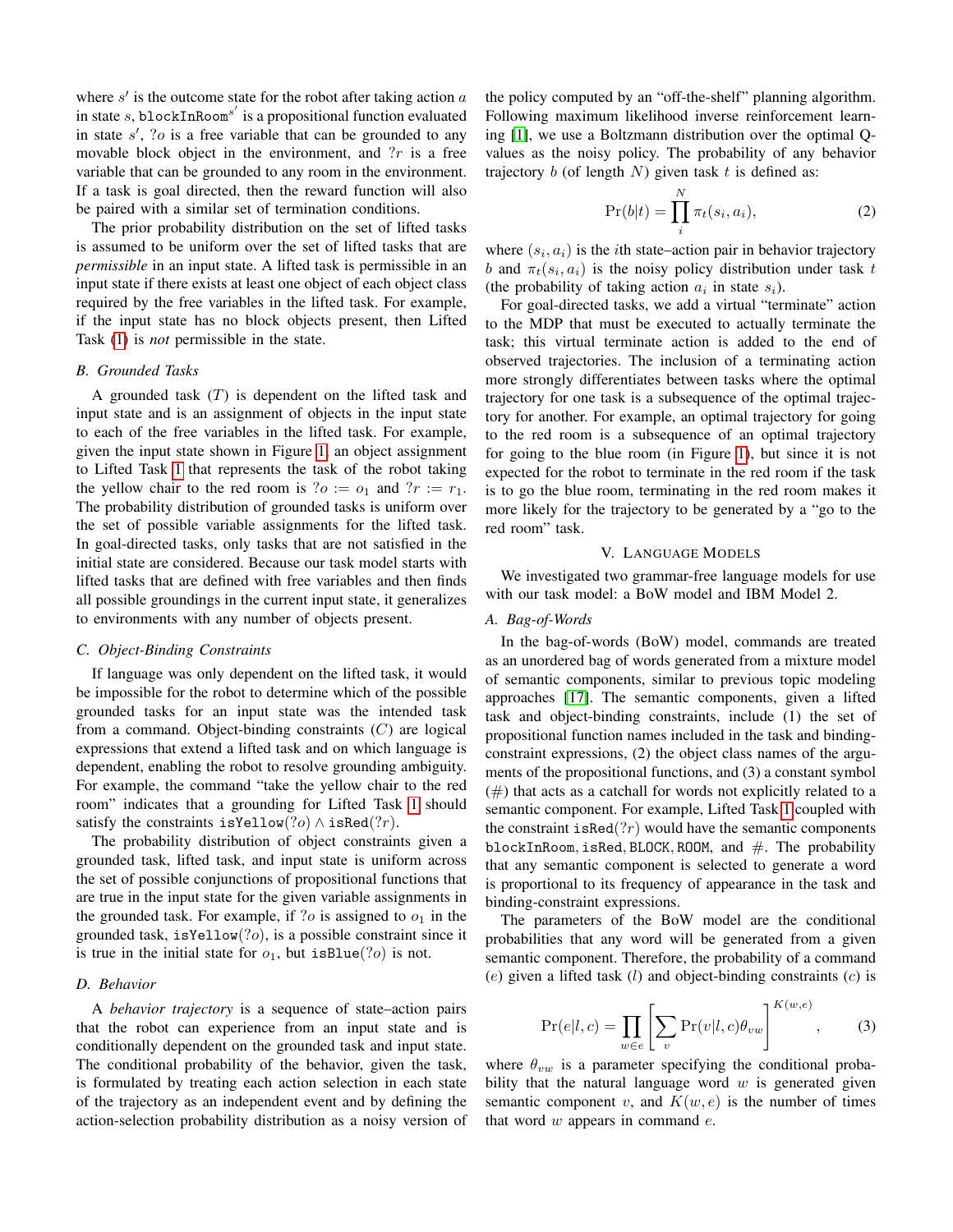#### *B. IBM Model 2*

IBM Model 2 (IBM2) [\[4,](#page-8-8) [5\]](#page-8-9) is a word-based statistical machine-translation model. In machine translation, the task is to translate a sentence from a source language  $f$  (e.g., French) to a target language  $e$  (e.g., English). Our task corresponds to the problem of translating from an English command  $e$  to its corresponding machine-language command m.

We integrate IBM2 into our task and behavior model by using the lifted task and object-binding constraints to deterministically generate a machine-language command  $m$  and then generate the natural language command  $e$  from  $m$  in the standard IBM2 fashion. A machine-language command  $(m)$  is generated from a lifted task (l) and object-binding constraints (c) by first adding each semantic component in  $l$  to  $m$  in the order that the components appear. Next, the same is done for the components of c. For example, Lifted Task [1](#page-2-2) and objectbinding constraint isRed $(?r)$  would generate the machinelanguage command "# blockInRoom BLOCK ROOM isRed ROOM," where # is the constant symbol that IBM2 always assumes to be present at the start of an expression. The probability of a natural language command (e) given the machine-language command  $(m)$  is defined as:

$$
Pr(\mathbf{e}|\mathbf{m}) = \eta(n_e|n_m) \sum_{\mathbf{a}} \prod_{j}^{n_e} q(a_j|j, n_m, n_e) r(e_j|m_{a_j}), \quad (4)
$$

where  $\eta(n_e|n_m)$  is the parameter specifying the probability that a machine-language command of length  $n_m$  would generate a natural language command of length  $n_e$ ; a is a possible alignment from natural language words to machinelanguage words;  $q(a_i | j, n_m, n_e)$  is the alignment parameter specifying the probability that the natural language word in position  $j$  would be aligned with the machine-language word in position  $a_i$  for a machine-language command of length  $n_m$ and natural language command of length  $n_e$ ; and  $r(e_j|m_{a_j})$  is the translation parameter specifying the probability that natural language word  $e_j$  would be generated from machine-language word  $m_{a_j}$ . The number of alignments (a) is typically very large, so in practice we estimate the value using sampling.

#### <span id="page-4-0"></span>*C. Learning Language Model Parameters*

Given a dataset of trajectory demonstration and natural language command pairs, the language model parameters can be learned through weakly supervised learning.

When the task and behavior model is paired with the BoW language model, we use a standard Bayesian Network expectation maximization (EM) algorithm [\[7\]](#page-8-10) to iteratively update the BoW model's word generation parameters.

In classic IBM2 parameter learning, EM is used on a training dataset consisting of pairs of natural language expressions (e.g., French and English), often with a "bake-in" period, during which only translation parameters are updated, followed by a normal learning phase during which translation parameters and alignment parameters are updated. We follow the same approach here, except in our case, we have pairs of machine-language commands and English commands, and the contribution of the expectation of machine-language commands is weighted by the probability of being generated

given the demonstration (see Section [III\)](#page-1-1). The probability of any machine-language command  $(m)$  given a trajectory  $(b)$  and initial state  $(s)$  is:

 $Pr(m|s, b) \propto \sum_{l,t,c} Pr(l|s) Pr(t|s, l) Pr(b|t) Pr(c|s, l, t) Pr(m|l, c).$  (5)

# VI. EXPERIMENTAL RESULTS

To empirically validate our approach, we collected example language for "Cleanup World" from two different sources: an Amazon Mechanical Turk (AMT) study and an "expert" who is an author of this paper, and test them separately. In the AMT study, we asked users to provide example commands for a smaller range of tasks, but used more abstract object representations and unusual color choices to elicit more variety in the command descriptions. In the expert study, we evaluated a larger range of tasks and environments but with fairly clean expressions of the language. The details of the various experiments are explained below. We also transfer the learned model from simulation onto a physical robot with a different action space than the one used in training.

In both studies, the Boltzmann policy parameter  $\tau$  was set to 0.005. Since we knew the tasks that the training commands were meant to describe, performance was measured using leave-one-out (LOO) cross validation on the collected training examples; a prediction was considered correct if the interpretation of the reward function resulted in behavior that achieved the actual goal.

For a baseline, we compared to an action-grounding model that grounds language to actions rather than tasks. Because the order of the actions is important, we always paired the baseline with the IBM2 language model. When training the IBM2 model, the action sequence in the demonstration is converted into a machine-language sentence in which each word is the name of the action. Note that the action-grounding learning problem is in some sense easier than training the task model, since the action sequence is always directly observed in the demonstration, whereas in our task grounding model, the task is latent. Inferring an action sequence from a command would generally require searching the action sequence space and finding the most likely sequence from the command or at least using it to bias a planning algorithm's search, similar to the work of Chen and Mooney [\[6\]](#page-8-4). However, we simplify this inference problem greatly by allowing the action-grounding model to exploit our task model. Specifically, when inferring an action sequence for a command, the only valid action sequences permitted are those that solve one of the possible grounded tasks; the baseline always chooses the most likely of the possible sequences.

## *A. AMT Dataset*

In the AMT study, we considered two different lifted tasks: the robot going to a specific room and the robot moving a block to a specific room. To collect natural language instructions for different grounded versions of these tasks, we presented Turkers on AMT animated images showing either the robot moving to a room of a specific color or moving a star block to a room of a specific color with demonstrations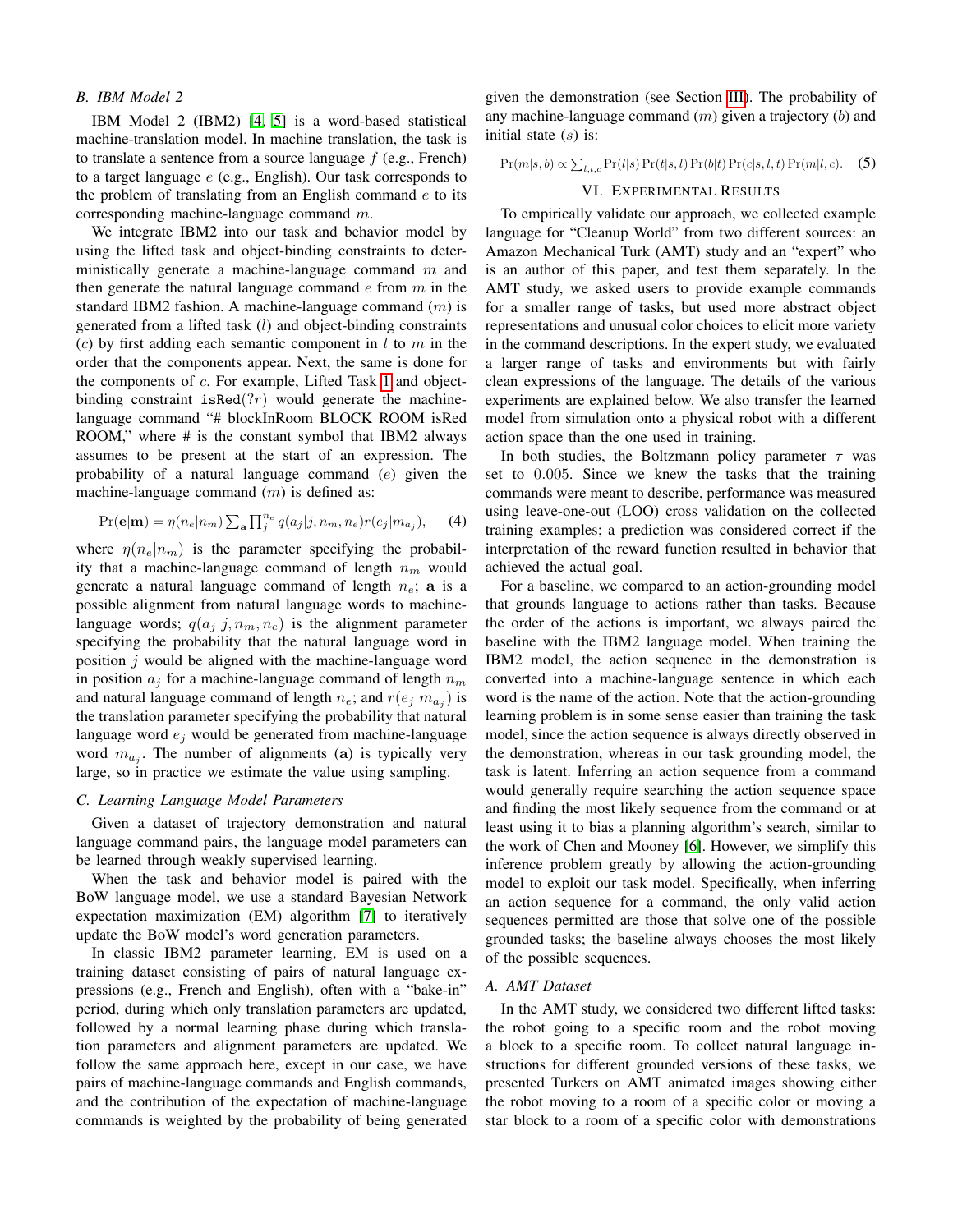<span id="page-5-0"></span>

Fig. 4: An example task to take a star to a room shown to users on AMT. The left frame shows the initial state and the path to the star; the right frame shows the path from there to the end state. (In the actual study, users were shown an animated image without arrows.)

in our simulation ranging from 3 to 19 action steps in length. An example image from the animation is shown in Figure [4.](#page-5-0) To prevent contamination of the commands we received, we never provided users with any example commands.

After removing sentences that did not follow the instructions or were provided by users who did not understand the labeling task, we obtained a dataset of 240 instances. In practice, we envision our system primarily being trained by individual users iteratively training their robots, so this kind of post-filtering would not be necessary.

The goal of our work is to be able to give autonomous robots high-level commands that leave the details of how to complete the task as a problem for the robot to solve. However, most of the natural language commands we received included some high-level details of the path the robot followed (e.g., subgoals), rather than only describing the task goal. For example, one such command was "go through center opening into beige enclosure and get behind star and push it into opening of orange enclosure." Although this data is interesting because it tests our model's performance on language that it was not intended to model, a dataset that better reflects the problem we were trying to solve is also useful for comparison. Therefore, in addition to this source dataset, we created a simplified version that omits the text that is extraneous to the task description. For instance, the previous example became: "go through center opening and get behind star and push it into opening of orange enclosure," which omits the beige room subgoal. The average command lengths (in words) were 13.57 and 8.87 in the original and simplified datasets, respectively. We tested our approach on both the original dataset and this simplified version.

In the training data we gathered from users, the room layout was always the same; however, one of the advantages of our approach is that commands can generalize to novel environments. To demonstrate the ability for our approach to generalize to new environments, we created a third dataset in which we used LOO cross validation for the language on the original (unmodified) dataset and tested each command on three different novel environments. These environments had both different spatial arrangements of the rooms and starting conditions (e.g., in which room a block is located) for the robot not seen in the training environments. As a consequence, our task model could perform worse if, during training, it overfit the object-binding constraints to inappropriate features. We refer to this dataset as the *novel environment* (NE) dataset.

The LOO accuracy for each grounding model and the paired language model on each variant of the dataset is shown in Table [I.](#page-6-0) Note for comparison that if the robot randomly selected a permissible grounded task, it would achieve an expected accuracy of 37.5% in the simplified and original dataset and 33.3% accuracy in the NE dataset.

On the simplified dataset, task grounding with both BoW and IBM2 performed well and comparably (according to a chi-squared test, BoW and IBM2 are not statistically different;  $p = 0.54$ ). However, while action grounding was able to perform better than randomly guessing, it did not perform as well as the task-grounding cases; the difference was statistically significant ( $p < 0.001$  on a chi-squared test with all groups).

On the original dataset, task grounding performance dropped for both language models, although BoW's drop in performance was much greater than IBM2's drop in performance and, of the two, only BoW's drop in performance was statistically significant ( $p < 0.01$  and  $p = 0.07$  for BoW and IBM2's decrease in performance, respectively). The action grounding baseline performed identically to its performance on the simplified dataset and is reasonably comparable to task grounding using IBM2.

On the NE dataset, both variants of the task model were able to successfully generalize from the training data to the novel environments, achieving nearly the same performance as their performance on the original dataset for the corresponding language model. In contrast, the action grounding baseline completely failed to generalize from its training data, achieving a performance worse than what would be expected from randomly choosing tasks.

To demonstrate that task grounding with IBM2 successfully learned reasonable groundings of English words, we extracted IBM2's translation parameters after it had finished training on the original dataset. The most likely English words generated from the semantic predicate "robotInRoom" (which was associated with the lifted "go to room" task), were "walk," "through," "move," "go," and "from." "From" and "through" occurred because in "go to room" tasks, users often described *from* which room to leave and often commanded the robot to go *through* a door to the goal room. For example, one of the commands provided was "walk through doorway from orange room to beige room."

Since the room color was typically used to describe the target room, the words associated with it are especially relevant. The "roomIsOrange" semantic predicate was most likely to generate the words "red" and "orange;" "roomIsTan" was most likely to generate the words "tan" and "beige;" and "roomIsTeal" was most likely to generate "green" and "blue."

## *B. Expert Dataset*

The expert dataset includes three kinds of goal-directed lifted tasks: one for going to a room; one for taking a block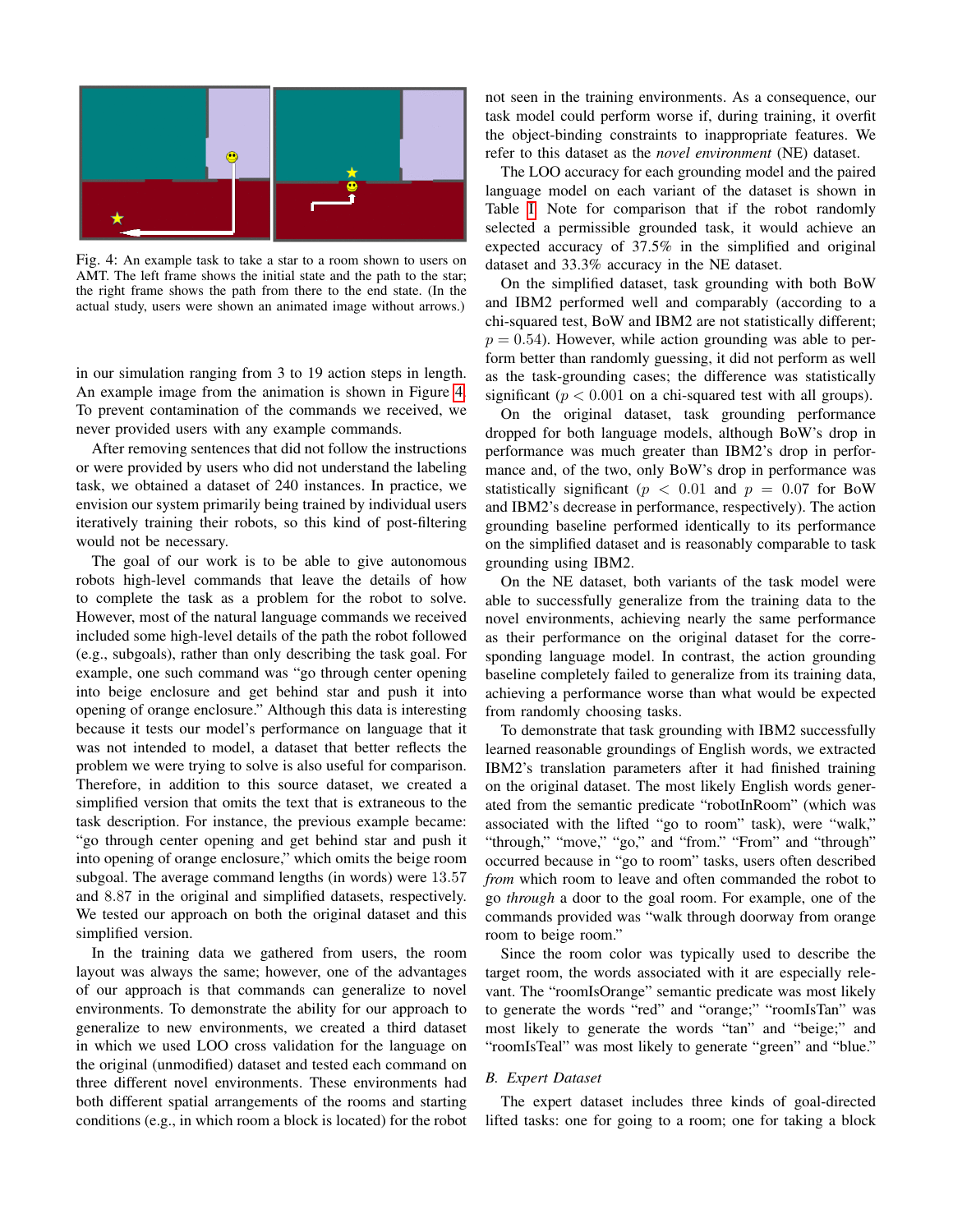<span id="page-6-0"></span>

| Grounding Model | Simplified Dataset | Original Dataset | <b>NE</b> Dataset |
|-----------------|--------------------|------------------|-------------------|
| Task (BoW)      | 83.75%             | 53.75%           | 51.80%            |
| Task (IBM2)     | 81.25%             | 74.16%           | 73.33%            |
| Action (IBM2)   | 69.58%             | 69.58%           | 21.94%            |

TABLE I: LOO accuracy for the AMT datasets.

to a room; and one for taking a block to a room and then going to another room. Environments had either one or two blocks present (chairs, or bags, or both), and three red, green, or blue rooms. The dataset consisted of many different verbal descriptions of tasks, which also resulted in different necessary object-binding constraints that would need to be inferred. For example, some expressions took the form of "move the bag to the blue room," which requires object-binding constraints for the shape of the block (bag) and the color of the destination room. Others had the form "move bag to the room with chair," which requires inferring object-binding constraints for the shape of the target block, and a blockInRoom and a blockshape propositional function to disambiguate the target room. Different commands also had variable levels of specificity. For example, some included information that was not necessary to infer the correct task, such as "push chair from blue room to red room," in which specifying the color of the room in which the chair *initially* resides (blue) is unnecessary when there is only one chair. We also included commands that could not be modeled with the propositional functions defined. For example, the command "go to left room" is not representable because there are no propositional functions defined that indicate the relative spatial position of the rooms.

A strength of our framework is that different demonstrations of a command, even suboptimal ones, can be given and still provide meaningful information. In our dataset, we have 35 additional instances of a command given in the same environment, but with a different demonstration. However, to ensure that the LOO evaluation is always inferring behavior from either a novel command or a novel environment, we also created a version of the dataset that did not include any duplicate commands unless they were given in a different environment. We will refer to the dataset without multiple demonstrations in the same environment as *expert* and the dataset with multiple demonstrations as *expert-MD*. The expert dataset has 118 instances, with 104 unique commands (14 of the commands are the same as another, but are given in a different environment); expert-MD has 153 instances.

The LOO performance of the expert datasets is shown in Table [II.](#page-6-1) As a baseline, if the robot randomly selected a possible grounded task, it would have an expected performance of 8.7% and 8.6% for the Expert and Expert-MD datasets, respectively. On both the Expert and Expert-MD dataset, our task model with IBM2 performed the best and these differences were statistically significant ( $p = 0.013$  on a chi-squared test with all three groups). Furthermore, IBM2 performed better on Expert-MD than Expert (and the differences were statistically

<span id="page-6-1"></span>

| Grounding Model | Expert    | Expert-MD |
|-----------------|-----------|-----------|
| Task (BoW)      | 48.30%    | 52.28%    |
| Task (IBM2)     | $65.25\%$ | 79.73%    |
| Action (IBM2)   | 49.15%    | 49.67%    |

TABLE II: LOO accuracy for the expert datasets.

significant with  $p = 0.011$ ), whereas BoW and Action Grounding did not improve performance by any significant amount, suggesting that even better performance with task grounding with IBM2 may be possible with additional data, even if that data uses different demonstrations than prior examples.

## *C. Transferring the Learned Model to a Different Robot*

One of the strengths of grounding language to high-level tasks is that the learned model can be transferred to different robots with a different set of actions, because each robot can plan independently for each reward function. We demonstrate this transferability after training in our simulated version of the Cleanup World by taking the learned model and providing it to an actual mobile robot whose action space consists of three actions: turning 90 degrees clockwise or counterclockwise and moving forward a fixed distance, rather than moving north, south, east, or west as in the simulator in which training was performed. To execute a policy, the robot needed to know its location and the location of block objects in the world, which was determined by using a motion tracking camera system. We imagine our approach could be applied to a more complex environment by letting the robot localize itself within a map generated by a SLAM solver. A video of the robot executing the AMT-gathered command "bring star to beige room" can be found online<sup>[3](#page-0-0)</sup> and images from the execution sequence are shown in Figure [5.](#page-7-1)

This demonstration highlights another advantage of our approach that grounds to tasks instead of actions: the real world introduces a number of sources of noise in the actuators and perception that make following an action sequence ineffective. In Figure [5b,](#page-7-1) we find that the robot has overshot, positioning itself directly behind the block. Even if we had successfully trained our model to ground to actions in this robot's action space, this failure in outcome expectation would cause the rest of the action sequence to fail to achieve the goal. Because our model grounds commands to tasks and follows a corresponding policy, the robot corrects itself (Figure [5c\)](#page-7-1) and then completes the task (Figure [5d\)](#page-7-1).

#### VII. RELATED WORK

Our work relates to the broad class of methods for grounded language learning that aim to ground words from a situated context. Instead of using annotated training data consisting of sentences and their corresponding semantic representations [\[13,](#page-8-12) [24,](#page-8-13) [27,](#page-9-0) [26\]](#page-9-1), most of these approaches leverage nonlinguistic information from a situated context as their primary source of supervision.

<sup>3</sup>https://vid.me/Wfxx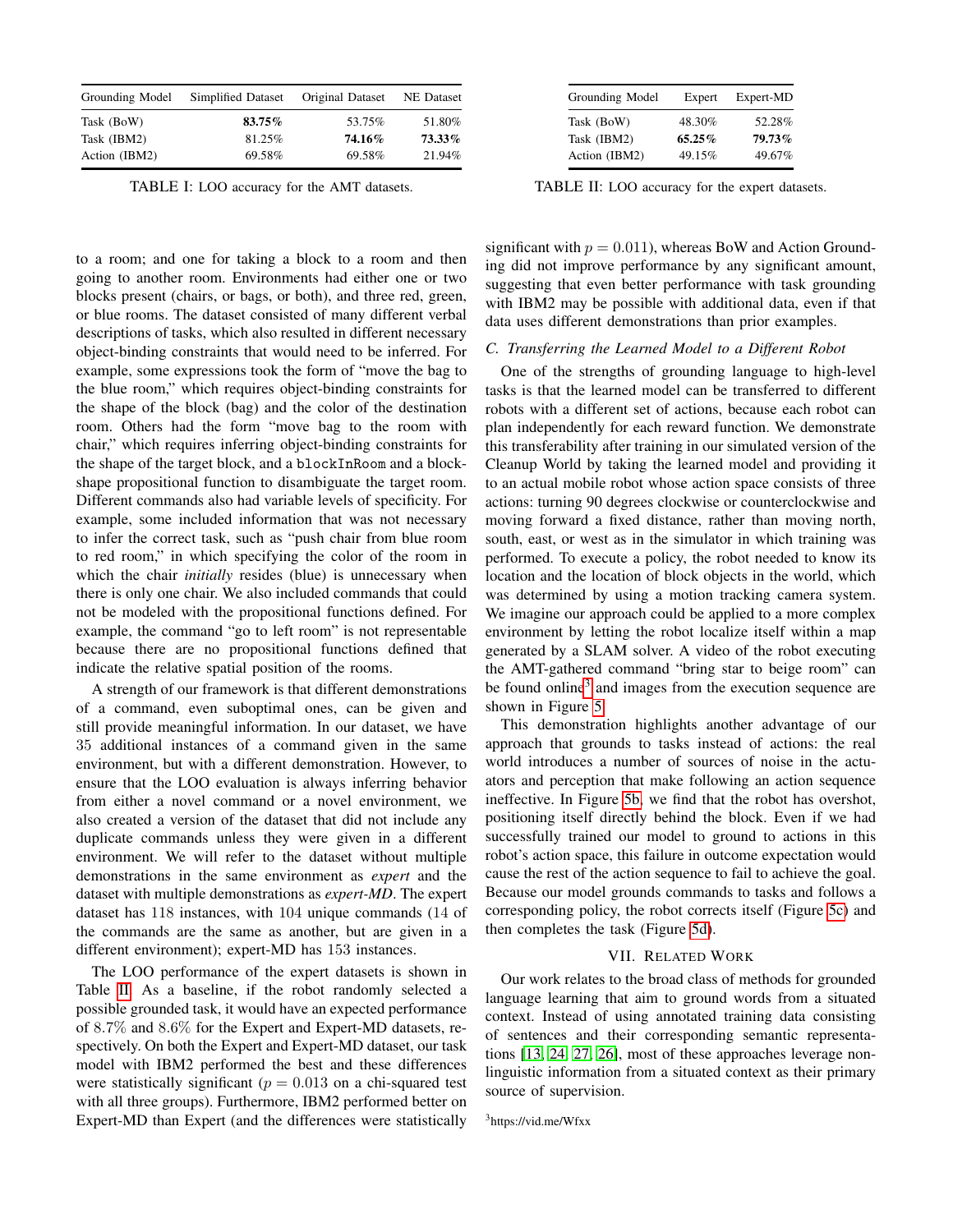<span id="page-7-1"></span>

Fig. 5: Images from our mobile robot executing the command "bring star to beige room." The room colors are hard coded to the different regions outlined by the walls (top left, right, and bottom room colors are beige, orange, and teal, respectively) and the orange block is mapped to the "star" object that AMT users were shown. Image (a) shows the initial state. The robot moves to position itself behind the block, but due to evnironmental noise, overshoots (b); it then adapts, repositioning itself (c), and pushes the block into the target room (d).

These approaches have been applied to various tasks, the ones closest to ours being interpreting verbal commands in the context of navigational instructions [\[23,](#page-8-14) [6,](#page-8-4) [10\]](#page-8-15), robot manipulation [\[9,](#page-8-16) [22,](#page-8-17) [11\]](#page-8-18), and puzzle solving and software control [\[3\]](#page-8-19). Reinforcement learning has been applied to train a policy to follow natural language instructions for software control and map navigation [\[23\]](#page-8-14). However, our goal is to move away from low-level instructions that correspond directly to actions in the environment to high-level task descriptions expressed using complex language. Unlike previous approaches that learn word groundings from pairs of natural language instructions and demonstrations of corresponding high-level actions [\[22,](#page-8-17) [9\]](#page-8-16) or approaches that try to fill in the gaps when the learned actions do not match [\[18\]](#page-8-20), our method learns mappings of natural language instructions to task descriptions represented as OO-MDP reward functions, enabling the robot to be autonomous and creative in its solutions to problems that it may never have encountered in training. Our work is most closely related to Howard et al. [\[11\]](#page-8-18); both approaches map between language and an abstract, goal-based representations that enables creative solutions to problems. However, [Howard](#page-8-18) [et al.](#page-8-18) focus on mapping to planning constraints for motion planning, whereas our approach maps to reward functions that can represent different classes of problems and handle planning under uncertainty.

In addition, our generative model allows an investigation of multiple language models that can be used with the task model. Besides the generally used BoW model [\[2,](#page-8-21) [23\]](#page-8-14), we showed that a word-based statistical machine-translation model provides better results. The idea of using statistical machine translation approaches for semantic parsing was introduced by Wong and Mooney [\[24\]](#page-8-13) in a supervised learning setting, although they map to an action-based representation rather than using reward functions. In future work, we plan to move beyond wordbased SMT models to grammar-based SMT models such as Synchronous Context-Free Grammars [\[25\]](#page-9-2).

## VIII. CONCLUSION

We presented a novel generative task model that expresses tasks as factored MDP reward functions, and to which natural language commands can be grounded. This generative task model is flexible and can be combined with different language models. We further showed how our model enables task groundings to be learned indirectly from example demonstrations by using IRL to weakly supervise the language model learning. Grounding natural language commands to MDP tasks rather than actions is a powerful approach because it allows people to provide robots high-level commands without specifying the details of how to complete the tasks; allows commands to be carried out in novel environments; enables autonomous adaptation to noise in the environment or actions; and can be transferred to robots with different action spaces.

In this work, our robotics task was fairly simple to facilitate gathering commands from an AMT study. However, because our approach is independent of the planning algorithm, and because only the task description (rather than the state space) needs to be symbolic, we believe our approach can scale to a variety of more complex robotics tasks, as long as enough of the state is observable to perform task grounding. For example, this work should scale to robotics domains like forklift manipulation [\[20\]](#page-8-22).

Currently, our tasks are described as logical expressions over a set of free variables. In the future, this could be extended to include first-order logic quantifiers. Because tasks are represented with reward functions, our approach could also incorporate continuing tasks, rather than goal-directed tasks.

Task grounding requires the robot to know about the state of the objects a human refers to in their command. In the future, it would be useful to relax this constraint so that the robot can infer the existence of unobserved objects in the world being described. This functionality might be incorporated by adding to the generative model the generation of additional objects not observed in the input state.

Finally, although our ultimate goal is for the robot to fully solve tasks itself, for particularly challenging tasks, it may be useful to extend our approach to allow the human to specify subgoals that simplify the planning task for the robot.

#### ACKNOWLEDGMENTS

This work was supported by collaborative NSF awards #1065195 and #1340150. We would like to thank Eugene Charniak, who suggested IBM Model 2 for this work.

## **REFERENCES**

<span id="page-7-0"></span>[1] Monica Babes-Vroman, Vukosi Marivate, Kaushik Subramanian, and Michael Littman. Apprenticeship learning about multiple intentions. In *Proceedings of the Twenty*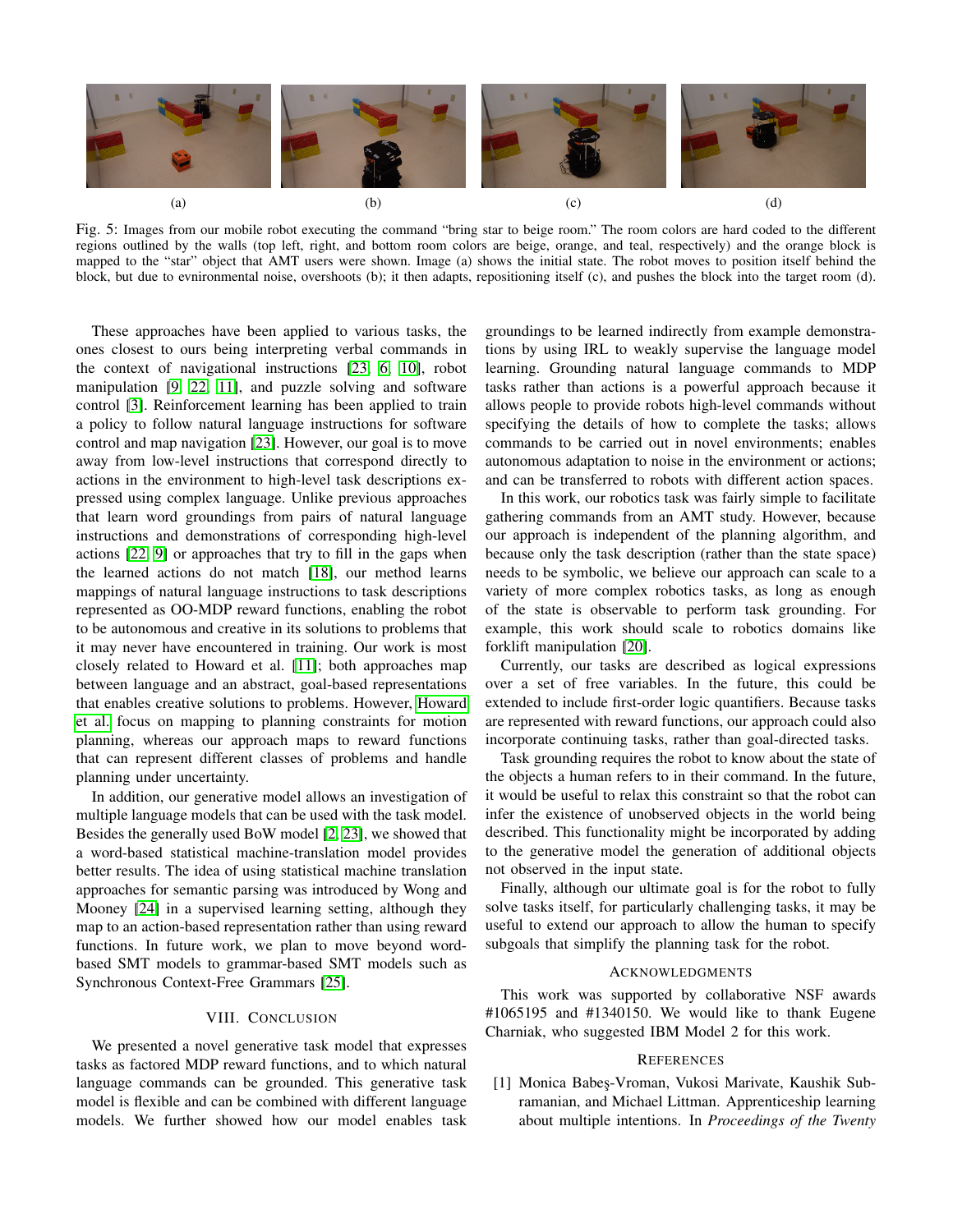*Eighth International Conference on Machine Learning (ICML 2011)*, 2011.

- <span id="page-8-21"></span>[2] S. R. K. Branavan, Harr Chen, Luke S. Zettlemoyer, and Regina Barzilay. Reinforcement learning for mapping instructions to actions. In *Proceedings of the Joint Conference of the 47th Annual Meeting of the ACL and the 4th International Joint Conference on Natural Language Processing of the AFNLP: Volume 1 - Volume 1*, ACL '09, 2009.
- <span id="page-8-19"></span>[3] S.R.K. Branavan, Luke S. Zettlemoyer, and Regina Barzilay. Reading between the lines: Learning to map high-level instructions to commands. In *Association for Computational Linguistics (ACL 2010)*, 2010.
- <span id="page-8-8"></span>[4] Peter F. Brown, John Cocke, Stephen A. Della Pietra, Vincent J. Della Pietra, Fredrick Jelinek, John D. Lafferty, Robert L. Mercer, and Paul S. Roossin. A statistical approach to machine translation. *Comput. Linguist.*, 16 (2):79–85, June 1990. ISSN 0891-2017. URL [http:](http://dl.acm.org/citation.cfm?id=92858.92860) [//dl.acm.org/citation.cfm?id=92858.92860.](http://dl.acm.org/citation.cfm?id=92858.92860)
- <span id="page-8-9"></span>[5] Peter F. Brown, Vincent J. Della Pietra, Stephen A. Della Pietra, and Robert L. Mercer. The mathematics of statistical machine translation: Parameter estimation. *Comput. Linguist.*, 19(2):263–311, June 1993. ISSN 0891-2017. URL [http://dl.acm.org/citation.cfm?id=972470.972474.](http://dl.acm.org/citation.cfm?id=972470.972474)
- <span id="page-8-4"></span>[6] David L. Chen and Raymond J. Mooney. Learning to interpret natural language navigation instructions from observations. In *Proceedings of the 25th AAAI Conference on Artificial Intelligence (AAAI-2011).*, pages 859– 865, 2011.
- <span id="page-8-10"></span>[7] A. P. Dempster, N. M. Laird, and D. B. Rubin. Maximum likelihood from incomplete data via the EM algorithm. *Journal of the Royal Statistical Society*, 39(1):1–38, 1977.
- <span id="page-8-6"></span>[8] Carlos Diuk, Andre Cohen, and Michael Littman. An object-oriented representation for efficient reinforcement learning. In *Proceedings of the Twenty-Fifth International Conference on Machine Learning (ICML-08)*, 2008.
- <span id="page-8-16"></span>[9] Felix Duvallet, Thomas Kollar, and Anthony (Tony) Stentz. Imitation learning for natural language direction following through unknown environments. In *IEEE International Conference on Robotics and Automation (ICRA)*, May 2013.
- <span id="page-8-15"></span>[10] Alexander Grubb, Felix Duvallet, Stephanie Tellex, Thomas Kollar, Nicholas Roy, Anthony Stentz, and J. Andrew Bagnel. Imitation learning for natural language direction following. In *Proceedings of the ICML Workshop on New Developments in Imitation Learning*, 2011.
- <span id="page-8-18"></span>[11] Thomas M Howard, Stefanie Tellex, and Nicholas Roy. A natural language planner interface for mobile manipulators. In *Proc. IEEE Intl Conf. on Robotics and Automation (ICRA)*, 2014.
- <span id="page-8-7"></span>[12] Andreas Junghanns and Jonathan Schaeffer. Sokoban: A challenging single-agent search problem. In *In IJCAI Workshop on Using Games as an Experimental Testbed*

*for AI Reasearch*. Citeseer, 1997.

- <span id="page-8-12"></span>[13] Rohit J. Kate and Raymond J. Mooney. Using stringkernels for learning semantic parsers. In *Proceedings of the 21st International Conference on Computational Linguistics and the 44th Annual Meeting of the Association for Computational Linguistics*, ACL-44, 2006.
- <span id="page-8-0"></span>[14] Thomas Kollar, Stefanie Tellex, Deb Roy, and Nicholas Roy. Toward understanding natural language directions. In *Proceedings of HRI-2010*, 2010.
- <span id="page-8-3"></span>[15] C. Matuszek, E. Herbst, L. Zettlemoyer, and D. Fox. Learning to parse natural language commands to a robot control system. In *Proceedings of the 13th International Symposium on Experimental Robotics (ISER)*, 2012.
- <span id="page-8-2"></span>[16] Cynthia Matuszek, Nicholas FitzGerald, Luke Zettlemoyer, Liefeng Bo, and Dieter Fox. A Joint Model of Language and Perception for Grounded Attribute Learning. In *Proceedings of the 2012 International Conference on Machine Learning*, Edinburgh, Scotland, June 2012.
- <span id="page-8-11"></span>[17] Andrew McCallum. Multi-label text classification with a mixture model trained by EM. In *AAAI'99 Workshop on Text Learning*, pages 1–7, 1999.
- <span id="page-8-20"></span>[18] DK Misra, Jaeyong Sung, Kevin Lee, Ashutosh Saxena, Jaeyong Sung, Bart Selman, Ashutosh Saxena, Jaeyong Sung, Colin Ponce, Bart Selman, et al. Tell me dave: Context-sensitive grounding of natural language to mobile manipulation instructions. In *Robotics: Science and Systems, RSS*, 2014.
- <span id="page-8-5"></span>[19] Andrew Y. Ng and Stuart Russell. Algorithms for inverse reinforcement learning. In *in Proc. 17th International Conf. on Machine Learning*, pages 663–670. Morgan Kaufmann, 2000.
- <span id="page-8-22"></span>[20] Seth Teller, Matthew R Walter, Matthew Antone, Andrew Correa, Randall Davis, Luke Fletcher, Emilio Frazzoli, Jim Glass, Jonathan P How, Albert S Huang, et al. A voice-commandable robotic forklift working alongside humans in minimally-prepared outdoor environments. In *Robotics and Automation (ICRA), 2010 IEEE International Conference on*, pages 526–533. IEEE, 2010.
- <span id="page-8-1"></span>[21] Stefanie Tellex, Thomas Kollar, Steven Dickerson, Matthew Walter, Ashis Gopal Banerjee, Seth Teller, and Nicholas Roy. Understanding natural language commands for robotic navigation and mobile manipulation. In *Proceedings of the Twenty-Fifth AAAI Conference on Articifical Intelligence*, 2011.
- <span id="page-8-17"></span>[22] Stefanie Tellex, Pratiksha Thaker, Joshua Joseph, and Nicholas Roy. Learning perceptually grounded word meanings from unaligned parallel data. *Machine Learning*, 94(2):205–232, 2014.
- <span id="page-8-14"></span>[23] Adam Vogel and Dan Jurafsky. Learning to follow navigational directions. In *Association for Computational Linguistics (ACL 2010)*, 2010.
- <span id="page-8-13"></span>[24] Yuk Wah Wong and Raymond Mooney. Learning synchronous grammars for semantic parsing with lambda calculus. In *Proceedings of the 45th Annual Meeting of the Association for Computational Linguistics (ACL-2007)*, 2007.